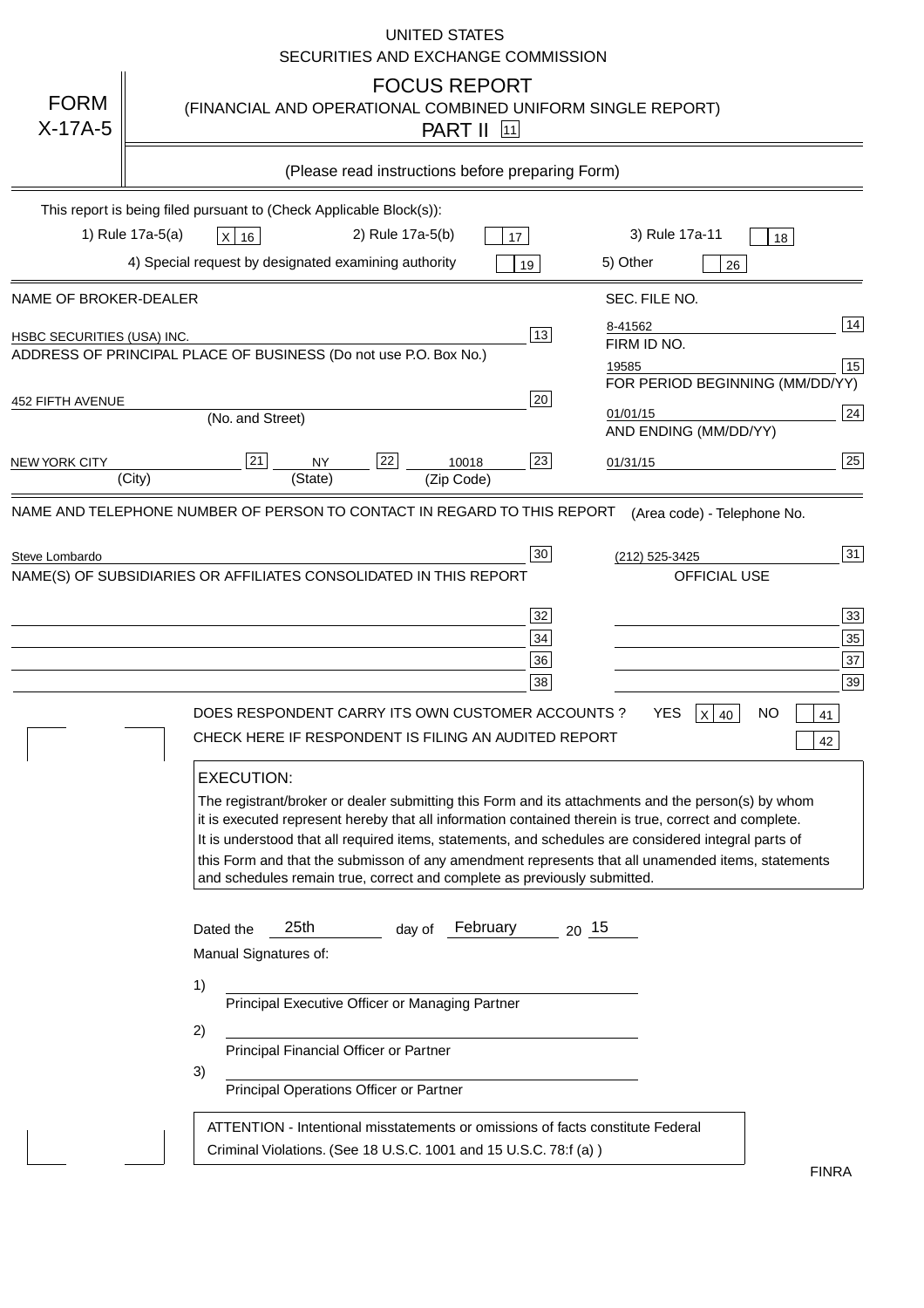## SUPPLEMENT TO FINANCIAL AND OPERATIONAL COMBINED UNIFORM SINGLE REPORT PART II

BROKER OR DEALER

HSBC SECURITIES (USA) INC.

 $01/31/15$ 

as of

# STATEMENT OF SEGREGATION REQUIREMENTS AND FUNDS IN SEGREGATION FOR CUSTOMERS TRADING ON U.S. COMMODITY EXCHANGES

| SEGREGATION REQUIREMENTS (Section 4d(2) of the CEAct)                                       |                                   |  |
|---------------------------------------------------------------------------------------------|-----------------------------------|--|
| 1. Net ledger balance                                                                       |                                   |  |
| A. Cash                                                                                     | \$<br>377,300,852 7010            |  |
| B. Securities (at market)                                                                   | 626,133,444 7020                  |  |
| 2. Net unrealized profit (loss) in open futures contracts traded on a contract market       | $(120,068,165)$ 7030              |  |
| 3. Exchange traded options                                                                  |                                   |  |
| A. Add market value of open option contracts purchased on a contract market                 | 119,922,816 7032                  |  |
| B. Deduct market value of open option contracts granted (sold) on a contract market         | 10,792,290) 7033                  |  |
| 4. Net equity (deficit) (add lines 1, 2, and 3)                                             | 992,496,657 7040                  |  |
| 5. Accounts liquidating to a deficit and accounts with debit balances                       |                                   |  |
| - gross amount                                                                              | 7045<br>35,873,819                |  |
|                                                                                             |                                   |  |
| Less: amount offset by customer owned securities                                            | 35,872,086) 7047<br>7050<br>1,733 |  |
| 6. Amount required to be segregated (add lines 4 and 5)                                     | \$<br>992,498,390<br>7060         |  |
|                                                                                             |                                   |  |
| FUNDS IN SEGREGATED ACCOUNTS                                                                |                                   |  |
| 7. Deposited in segregated funds bank accounts                                              |                                   |  |
| A. Cash                                                                                     | 7070<br>15,383,044                |  |
| B. Securities representing investments of customers' funds (at market)                      | 7080<br>$\Omega$                  |  |
| C. Securities held for particular customers or option customers in lieu of cash (at market) | 7090<br>73,681,965                |  |
| 8. Margins on deposit with derivatives clearing organizations of contract markets           |                                   |  |
| A. Cash                                                                                     | \$<br>242,112,439 7100            |  |
| B. Securities representing investments of customers' funds (at market)                      | 168,206,487 7110                  |  |
| C. Securities held for particular customers or option customers in lieu of cash (at market) | 552,451,478 7120                  |  |
| 9. Net settlement from (to) derivatives clearing organizations of contract markets          | (69,981,702) 7130                 |  |
| 10. Exchange traded options                                                                 |                                   |  |
| A. Value of open long option contracts                                                      | 119,922,816 7132                  |  |
| B. Value of open short option contracts                                                     | 10,792,290 7133                   |  |
| 11. Net equities with other FCMs                                                            |                                   |  |
| A. Net liquidating equity                                                                   | 22,432,950 7140                   |  |
| B. Securities representing investments of customers' funds (at market)                      | 7160                              |  |
| C. Securities held for particular customers or option customers in lieu of cash (at market) | 7170                              |  |
| 12. Segregated funds on hand (describe:                                                     | $0$ 7150                          |  |
| 13. Total amount in segregation (add lines 7 through 12)                                    | 1,113,417,187 7180                |  |
| 14. Excess (deficiency) funds in segregation (subtract line 6 from line 13)                 | S<br>120,918,797 7190             |  |
| 15. Management Target Amount for Excess funds in segregation                                | 50,000,000 7194<br>S              |  |
| 16. Excess (deficiency) funds in segregation over (under) Management Target Amount Excess   | 70,918,797 7198<br>\$             |  |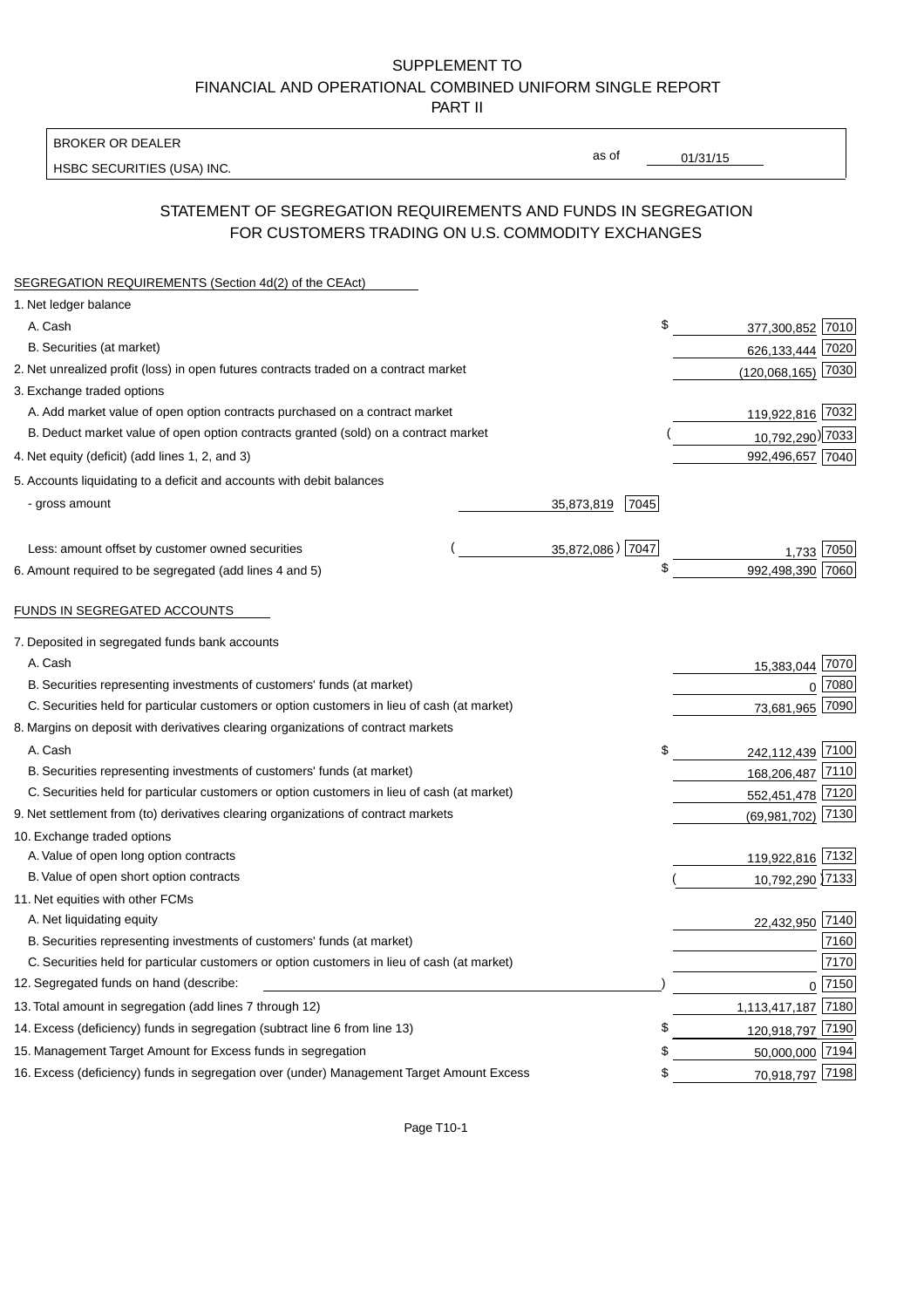# SUPPLEMENT TO FINANCIAL AND OPERATIONAL COMBINED UNIFORM SINGLE REPORT

PART II

 $\overline{\phantom{a}}$ 

| <b>BROKER OR DEALER</b>                                                                                  | as of             |          |           |
|----------------------------------------------------------------------------------------------------------|-------------------|----------|-----------|
| HSBC SECURITIES (USA) INC.                                                                               |                   | 01/31/15 |           |
| STATEMENT OF SEGREGATION REQUIREMENTS AND FUNDS IN SEGREGATION<br>FOR CUSTOMERS' DEALER OPTIONS ACCOUNTS |                   |          |           |
| 1. Amount required to be segregated in accordance<br>with Commission regulation 32.6                     | \$                |          | 7200<br>0 |
| 2. Funds in segregated accounts                                                                          |                   |          |           |
| A. Cash                                                                                                  | \$<br> 7210 <br>0 |          |           |
| B. Securities (at market)<br>C. Total                                                                    | 7220<br>0         |          | 7230      |
| 3. Excess (deficiency) funds in segregation                                                              |                   |          |           |
| (subtract line 2.C from line 1)                                                                          |                   |          | 0 7240    |

 $\overline{1}$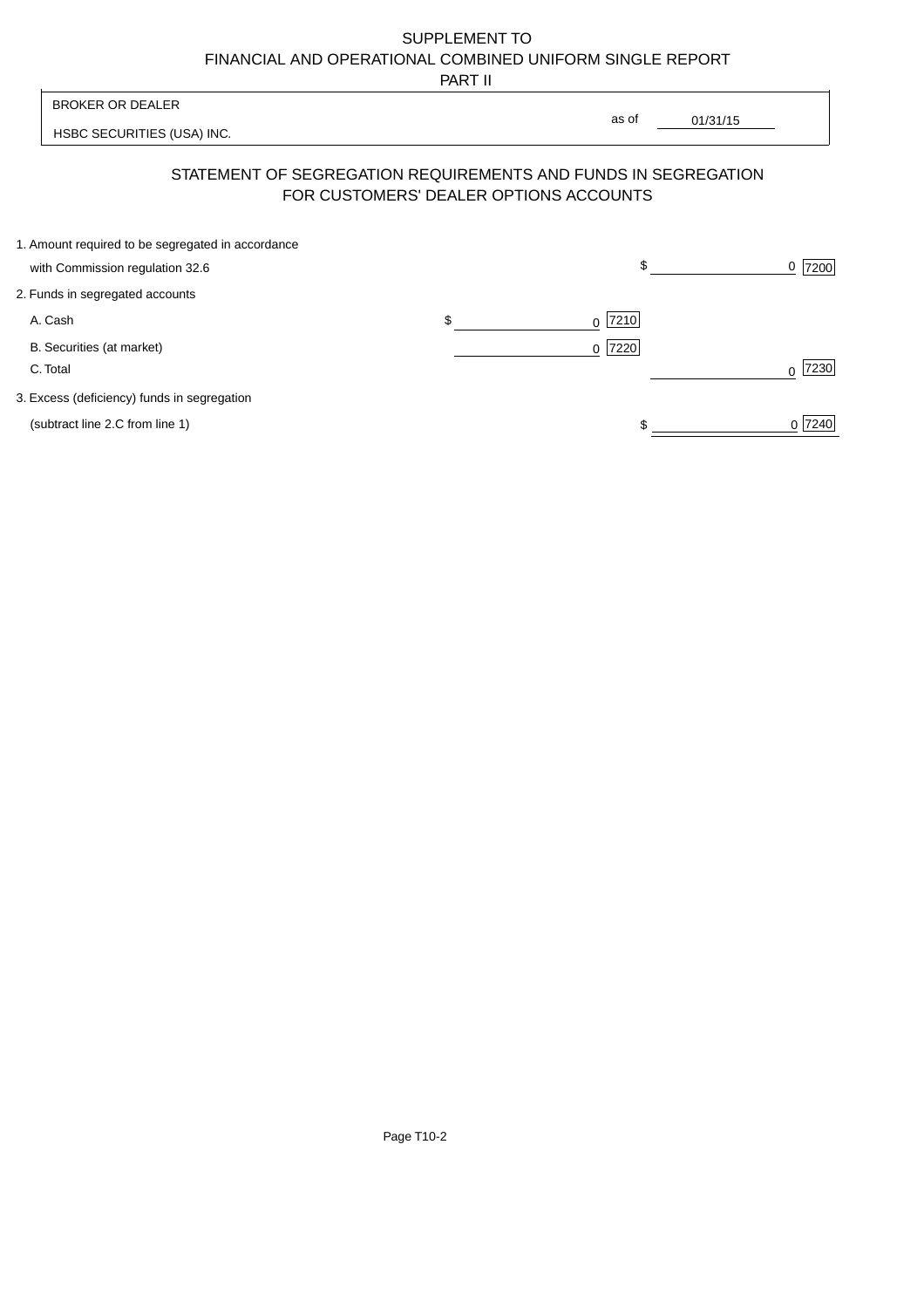SUPPLEMENT TO FINANCIAL AND OPERATIONAL COMBINED UNIFORM SINGLE REPORT

PART II

| BROKER OR DEALER           |       |          |
|----------------------------|-------|----------|
| HSBC SECURITIES (USA) INC. | as of | 01/31/15 |

## STATEMENT OF SECURED AMOUNTS AND FUNDS HELD IN SEPARATE ACCOUNTS PURSUANT TO COMMISSION REGULATION 30.7

#### FOREIGN FUTURES AND FOREIGN OPTIONS SECURED AMOUNTS

| Amount required to be set aside pursuant to law, rule or regulation of a foreign government<br>or a rule of a self-regulatory organization authorized thereunder |                 | \$ | O.          | 7305 |
|------------------------------------------------------------------------------------------------------------------------------------------------------------------|-----------------|----|-------------|------|
| 1. Net ledger balance - Foreign Futures and Foreign Option Trading - All Customers                                                                               |                 |    |             |      |
| A. Cash                                                                                                                                                          |                 | \$ | 73,510,114  | 7315 |
| B. Securities (at market)                                                                                                                                        |                 |    | 33,746,833  | 7317 |
| 2. Net unrealized profit (loss) in open futures contracts traded on a foreign board of trade                                                                     |                 |    | 42,727,962  | 7325 |
| 3. Exchange traded options                                                                                                                                       |                 |    |             |      |
| A. Market value of open option contracts purchased on a foreign board of trade                                                                                   |                 |    | 0           | 7335 |
| B. Market value of open contracts granted (sold) on a foreign board of trade                                                                                     |                 |    |             | 7337 |
| 4. Net equity (deficit) (add lines 1. 2. and 3.)                                                                                                                 |                 | \$ | 149,984,909 | 7345 |
| 5. Accounts liquidating to a deficit and accounts with                                                                                                           |                 |    |             |      |
| debit balances - gross amount                                                                                                                                    | 7351<br>568,468 |    |             |      |
| Less: amount offset by customer owned securities                                                                                                                 | 568,414) 7352   |    | 54          | 7354 |
| 6. Amount required to be set aside as the secured amount - Net Liquidating Equity Method (add lines 4 and 5)                                                     |                 | \$ | 149,984,963 | 7355 |
| 7. Greater of amount required to be set aside pursuant to foreign jurisdiction (above) or line 6.                                                                |                 | S  | 149,984,963 | 7360 |
|                                                                                                                                                                  |                 |    |             |      |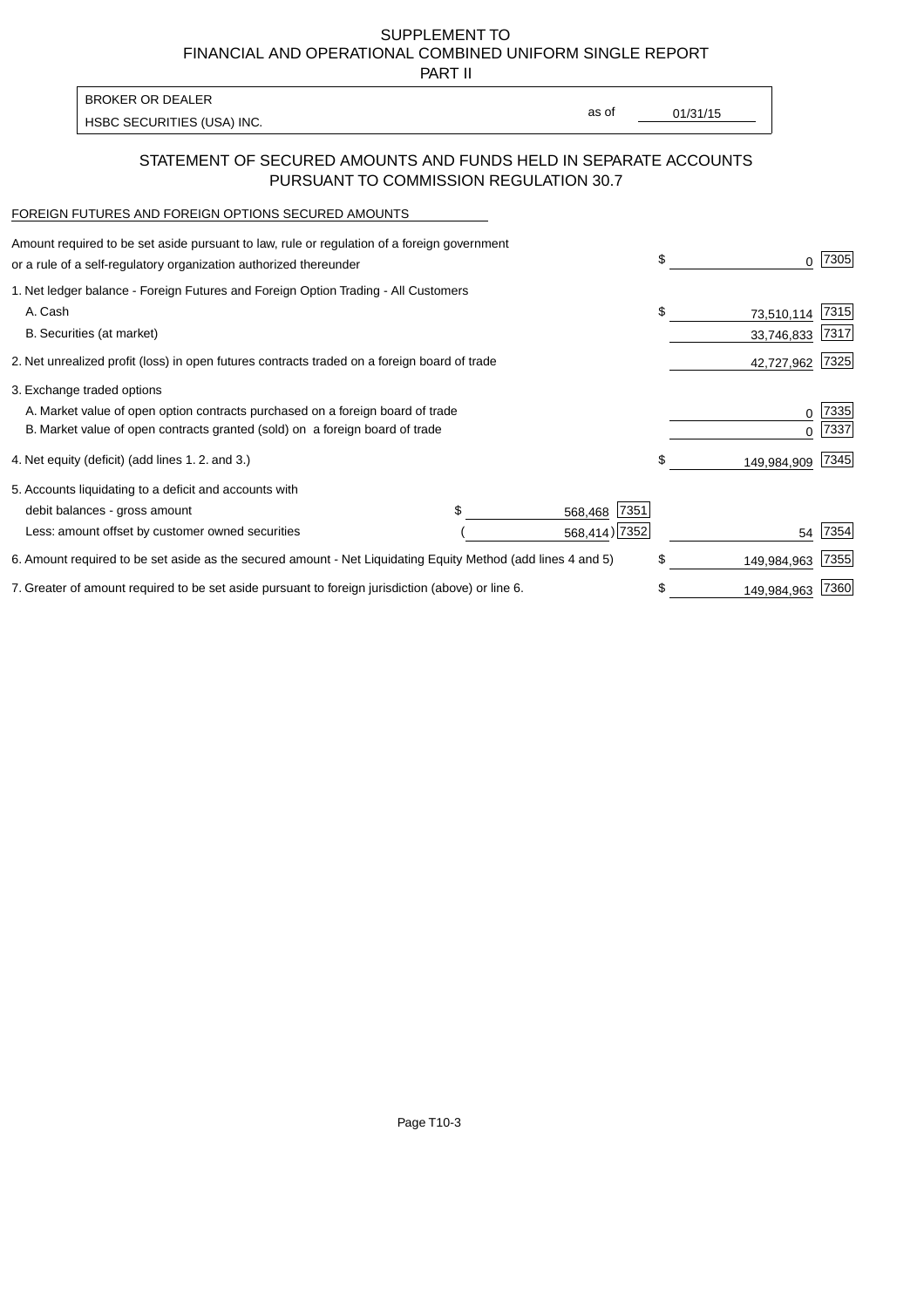## SUPPLEMENT TO

FINANCIAL AND OPERATIONAL COMBINED UNIFORM SINGLE REPORT

PART II

#### BROKER OR DEALER

HSBC SECURITIES (USA) INC.

01/31/15 as of

# STATEMENT OF SECURED AMOUNTS AND FUNDS HELD IN SEPARATE ACCOUNTS PURSUANT TO COMMISSION REGULATION 30.7

#### FUNDS DEPOSITED IN SEPARATE REGULATION 30.7 ACCOUNTS

| 1. Cash in banks                                                                       |      |                       |              |                  |
|----------------------------------------------------------------------------------------|------|-----------------------|--------------|------------------|
| A. Banks located in the United States                                                  |      | \$<br>34,926,286 7500 |              |                  |
| B. Other banks qualified under Regulation 30.7                                         |      |                       |              |                  |
| Name(s):<br><b>HARRIS TRUST</b>                                                        | 7510 |                       | $0$  7520 \$ | 34,926,286 7530  |
| 2. Securities                                                                          |      |                       |              |                  |
| A. In safekeeping with banks located in the United States                              |      | \$<br>78,746,833 7540 |              |                  |
| B. In safekeeping with other banks qualified under Regulation 30.7                     |      |                       |              |                  |
| Name(s):<br><b>HARRIS TRUST</b>                                                        | 7550 |                       | $0$ 7560     | 78,746,833 7570  |
| 3. Equities with registered futures commission merchants                               |      |                       |              |                  |
| A. Cash                                                                                |      | \$<br>$0$   7580      |              |                  |
| <b>B.</b> Securities                                                                   |      | $0$ 7590              |              |                  |
| C. Unrealized gain (loss) on open futures contracts                                    |      |                       | 0 7600       |                  |
| D. Value of long option contracts                                                      |      | $0$ 7610              |              |                  |
| E. Value of short option contracts                                                     |      | $0$ ) 7615            |              | 0 7620           |
| 4. Amounts held by clearing organizations of foreign boards of trade                   |      |                       |              |                  |
| Name(s):                                                                               | 7630 |                       |              |                  |
| A. Cash                                                                                |      | \$                    | 7640         |                  |
| <b>B.</b> Securities                                                                   |      |                       | 7650         |                  |
| C. Amount due to (from) clearing organizations - daily variation                       |      |                       | 7660         |                  |
| D. Value of long option contracts                                                      |      |                       | 7670         |                  |
| E. Value of short option contracts                                                     |      |                       | ) 7675       | 7680             |
| 5. Amounts held by members of foreign boards of trade                                  |      |                       |              |                  |
| Name(s):                                                                               | 7690 |                       |              |                  |
| A. Cash                                                                                |      | \$<br>40,270,402 7700 |              |                  |
| <b>B.</b> Securities                                                                   |      |                       | $0$  7710    |                  |
| C. Unrealized gain (loss) on open futures contracts                                    |      | 42,727,962            | 7720         |                  |
| D. Value of long option contracts                                                      |      |                       | 0 7730       |                  |
| E. Value of short option contracts                                                     |      |                       | $_0$ ) 7735  | 82,998,364 7740  |
| 6. Amounts with other depositories designated by a foreign board of trade              |      |                       |              |                  |
| Name(s):                                                                               | 7750 |                       |              | 0 7760           |
| 7. Segregated funds on hand (describe:                                                 |      |                       |              | 0 7765           |
| 8. Total funds in separate section 30.7 accounts                                       |      |                       | \$           | 196,671,483 7770 |
| 9. Excess (deficiency) set Aside Funds for Secured Amount (subtract Line 7 Secured     |      |                       |              |                  |
| Statement page T10-3 from Line 8)                                                      |      |                       | \$           | 46,686,520 7380  |
| 10. Management Target Amount for Excess funds in separate section 30.7 accounts        |      |                       | \$           | 31,170,958 7780  |
| 11. Excess (deficiency) funds in separate 30.7 accounts over (under) Management Target |      |                       | \$           | 15,515,562 7785  |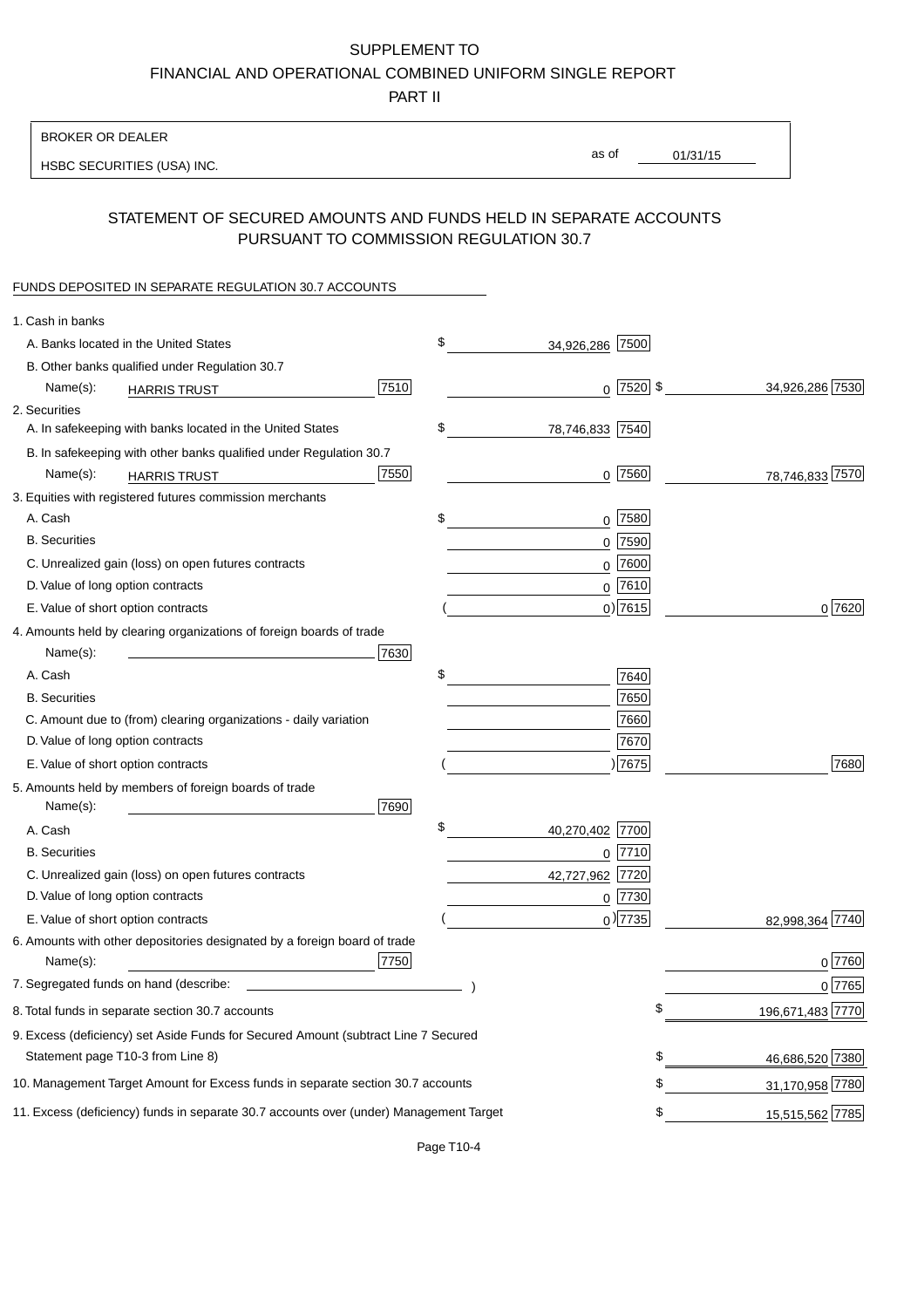#### SUPPLEMENT TO FINANCIAL AND OPERATIONAL COMBINED UNIFORM SINGLE REPORT PART II

HSBC SECURITIES (USA) INC. The contract of the contract of the contract of the contract of the contract of the contract of the contract of the contract of the contract of the contract of the contract of the contract of the BROKER OR DEALER

as of

## STATEMENT OF CLEARED SWAPS CUSTOMER SEGREGATION REQUIREMENTS AND FUNDS IN CLEARED SWAPS CUSTOMER ACCOUNTS UNDER 4D(F) OF THE CEA

| <b>Cleared Swaps Customer Requirements</b>                                                                  |                       |    |                         |
|-------------------------------------------------------------------------------------------------------------|-----------------------|----|-------------------------|
| 1. Net ledger balance                                                                                       |                       |    |                         |
| A. Cash                                                                                                     |                       | \$ | 8500<br>1,340,532,325   |
| B. Securities (at market)                                                                                   |                       |    | 770,805,838<br>8510     |
| 2. Net unrealized profit (loss) in open cleared swaps                                                       |                       |    | 8520<br>(1,380,175,212) |
| 3. Cleared swaps options                                                                                    |                       |    |                         |
| A. Market value of open cleared swaps option contracts purchased                                            |                       |    | $0^{8530}$              |
| B. Market value of open cleared swaps option contracts granted (sold)                                       |                       |    | $0)$ 8540               |
| 4. Net equity (deficit) (add lines 1, 2, and 3)                                                             |                       | \$ | 731,162,951 8550        |
| 5. Accounts liquidating to a deficit and accounts with                                                      |                       |    |                         |
| debit balances - gross amount                                                                               | 66,468,106 8560<br>\$ |    |                         |
| Less: amount offset by customer owned securities                                                            | 66,468,106) 8570      |    | 0 8580                  |
| 6. Amount required to be segregated for cleared swaps customers (add lines 4 and 5)                         |                       | S  | 8590<br>731,162,951     |
| Funds in Cleared Swaps Customer Segregated Accounts                                                         |                       |    |                         |
| 7. Deposited in cleared swaps customer segregated accounts at banks                                         |                       |    |                         |
| A. Cash                                                                                                     |                       | \$ | 78,432,890 8600         |
| B. Securities representing investments of cleared swaps customers' funds (at market)                        |                       |    | 0 8610                  |
| C. Securities held for particular cleared swaps customers in lieu of cash (at market)                       |                       |    | 8620<br>37,736,981      |
| 8. Margins on deposit with derivatives clearing organizations in cleared swaps customer segregated accounts |                       |    |                         |
| A. Cash                                                                                                     |                       |    | 120,139,986 8630        |
| B. Securities representing investments of cleared swaps customers' funds (at market)                        |                       |    | 8640<br>0               |
| C. Securities held for particular cleared swaps customers in lieu of cash (at market)                       |                       |    | 8650<br>733,068,857     |
| 9. Net settlement from (to) derivatives clearing organizations                                              |                       |    | 8660<br>(94, 870, 657)  |
| 10. Cleared swaps options                                                                                   |                       |    |                         |
| A. Value of open cleared swaps long option contracts                                                        |                       |    | $0^{8670}$              |
| B. Value of open cleared swaps short option contracts                                                       |                       |    | $0$ ) 8680              |
| 11. Net equities with other FCMs                                                                            |                       |    |                         |
| A. Net liquidating equity                                                                                   |                       |    | $0^{8690}$              |
| B. Securities representing investments of cleared swaps customers' funds (at market)                        |                       |    | $0^{8700}$              |
| C. Securities held for particular cleared swaps customers in lieu of cash (at market)                       |                       |    | 0 8710                  |
| 12. Cleared swaps customer funds on hand (describe: _                                                       |                       |    | $0 \;  8715 $           |
| 13. Total amount in cleared swaps customer segregation (add lines 7 through 12)                             |                       |    | 874,508,057 8720        |
| 14. Excess (deficiency) funds in cleared swaps customer segregation (subtract line 6 from line 13)          |                       |    | 143,345,106 8730        |
| 15. Management Target Amount for Excess funds in cleared swaps segregated accounts                          |                       | \$ | 30,000,000 8760         |
| 16. Excess (deficiency) funds in cleared swaps customer segregated accounts over                            |                       |    |                         |
| (under) Management Target Excess                                                                            |                       | \$ | 113,345,106 8770        |